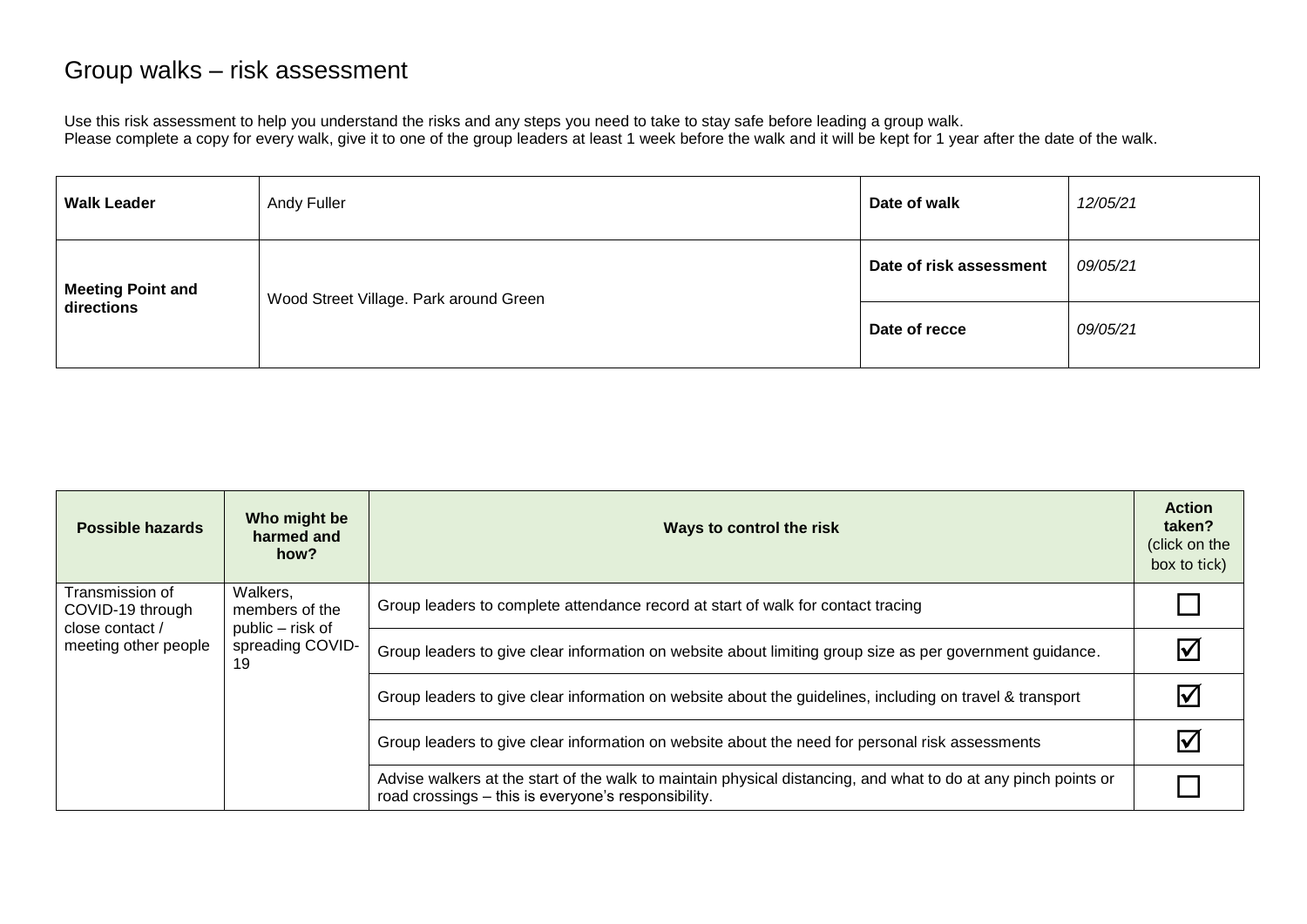|                                                    |                                                   | Carry a face covering in case of incidents.                                                                                         | $\blacktriangledown$                                     |
|----------------------------------------------------|---------------------------------------------------|-------------------------------------------------------------------------------------------------------------------------------------|----------------------------------------------------------|
|                                                    |                                                   | Avoid particularly busy or narrow routes where physical distancing is not possible                                                  | Ⅳ                                                        |
| Transmission of<br>COVID-19 through                | Walkers,<br>members of the<br>public – risk of    | Avoid touching gates and path furniture, where possible. Walk leader will open gate and tail end will close.                        | $\overline{\mathsf{v}}$                                  |
| touching gates, stiles,<br>fences or equipment     | spreading COVID-<br>19                            | Hi-vis jackets to each be kept and used by one individual or disinfected /washed between walks.                                     | Ⅳ                                                        |
|                                                    |                                                   | Suggest walkers bring hand sanitiser.                                                                                               | $\blacktriangledown$                                     |
|                                                    |                                                   | Advise walkers not to share food, drink or equipment such as walking poles.                                                         | $\overline{\mathsf{v}}$                                  |
| <b>Possible hazards</b>                            | Who might be<br>harmed and<br>how?                | Ways to control the risk                                                                                                            | <b>Action</b><br>taken?<br>(click on the<br>box to tick) |
| Bad weather<br>(including extreme<br>temperatures) | Walkers - risk of<br>illness and injury.          | Check the weather forecast and postpone/cancel if necessary.                                                                        |                                                          |
| Busy roads                                         | Walkers - risk of<br>vehicle collisions           | Avoid routes along busy roads and/or check for suitable crossing places on the recce.                                               | $\blacktriangledown$                                     |
| Steep, slippery or<br>muddy sections.              | Walkers - risk of<br>trips/slips                  | Check for muddy/slippery sections on the recce and adapt the route if necessary.                                                    | $\blacktriangledown$                                     |
| Livestock                                          | Walkers - risk of<br>injury                       | Cross fields with livestock calmly and quietly, keeping the group together. Be prepared to divert around<br>livestock if necessary. |                                                          |
|                                                    | Risk of property<br>damage if<br>livestock escape | Follow the Countryside Code (England & Wales) and Access Code (Scotland). Leave gates and property as<br>you find them.             | Ⅳ                                                        |
| <b>Stiles</b>                                      | Walkers - risk of<br>falls                        | Check paths are suitable for a group to use safely and inform group leaders of number and safety of stiles.                         |                                                          |